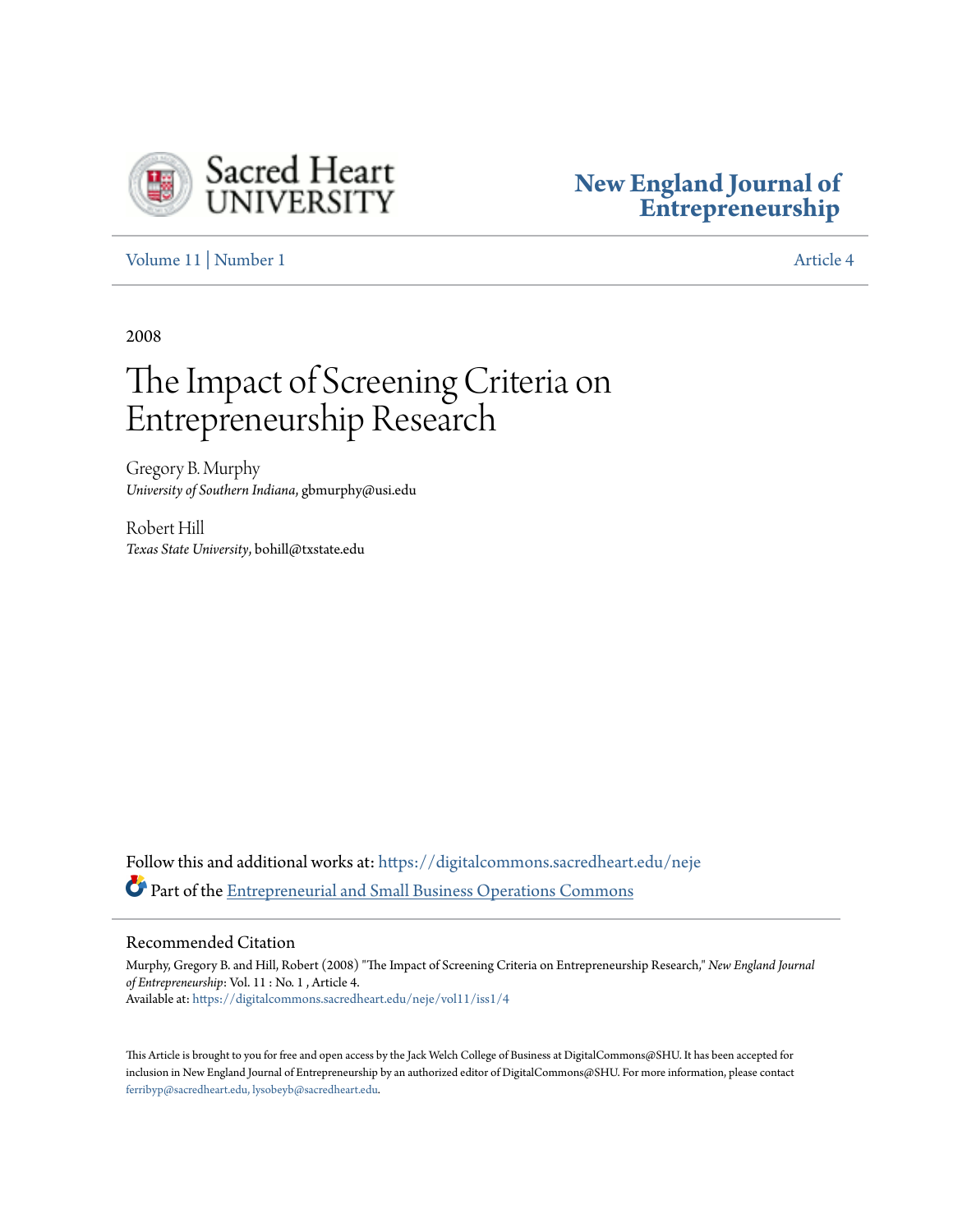# **The Impact of Screening Criteria on Entrepreneurship Research**

# Gregory B. Murphy Robert Hill

**Example 19 The** *ntrepreneurship researchers use various types of***<br>***Screening criteria to select samples for study. In that***<br>***selecting these criteria is, in effect, choosing a definition or model of entrepreneurship, the screening criteria to select samples for study. In that selecting these criteria is, in effect, choosing a definition or model of entrepreneurship, the consequences are immense and have had a direct impact on the generalizability of research and theory development in our field.The purpose of this study is to help entrepreneurship researchers better understand these consequences and, thereby, improve our understanding of entrepreneurial phenomenon. Four of the most commonly used screening criteria are included in this study: firm age, firm size, firm growth, and innovation. Based on a sample of 368 manufacturing firms, the results indicate that few firms fit all or even most of the considered screening criteria and independent-dependent variable relationships vary considerably by screening criteria selection.*

Entrepreneurship is an important phenomenon in the U.S. and world economies.As a result, it has also become of great importance in academic research. Many articles on the subject begin by citing impressive statistics about job creation, innovation, and general economic development as a result of entrepreneurial efforts. Despite the importance of entrepreneurship and the growing volume of research in entrepreneurship, there are still important issues to be addressed that could significantly affect the young,developing field (Ireland, Reutzel, and Webb 2005; Kickul, Krueger, and Maxfield 2005). Moreover, research on many of the important issues has yielded mixed results. An oft-cited cause for such results is the variance in research methodology from study to study (Cooper and Dunkelberg 1987;Vanderwerf and Brush 1989). One of the more fundamental differences between studies is sample selection.At issue is whether our research results vary depending on the screening criteria we employ to select a sample of firms that are "entrepreneurial." For example, do studies looking at the effects of planning on profitability have varying results depending on whether the samples studied were of small, new, high-growth, or innovative firms? The question is an important one for the field. Mixed research results make it difficult to develop sound theory and provide meaningful insights to practicing entrepreneurs. Moreover, the ability to generalize from our findings is greatly inhibited.

To address this question, a study of 368 manufacturing firms was conducted. As anticipated, the relationships between dependent and independent variables did vary depending on the criteria used in sample selection.The following sections begin with a general discussion of the literature on the potential impacts of research methodology on the results of entrepreneurship research. Next, we provide a discussion of the literature on the various screening criteria used in entrepreneurship research and an in-depth look at a few of the most popular approaches. Finally, we discuss the results, findings, and implications of this study.

# **Potential Impacts on Research Methodology**

In the late 1980s, a number of prominent scholars called attention to basic problems with research methods being used in entrepreneurship research (see for example, Bygrave 1989; Cooper and Dunkelberg 1987; Vanderwerf and Brush 1989). Specifically, Vanderwerf and Brush (1989) pointed out that authors were not carefully specifying and communicating the screening criteria used to select their samples of entrepreneurs or entrepreneurial firms. Clearly, considerable improvement has been made in entrepreneurship research since that observation (Chandler and Lyon 2001). However, research methods remain an important issue for the advancement of the still young field. Note, for example the Fall 2005 special issue of the *New England Journal of Entrepreneurship* was devoted to measurement issues in entrepreneurship studies.

Vanderwerf and Brush (1989: 46–48) reviewed the development of five fields of science (magnetism, physical chemistry,X-ray crystallography,radio astronomy,and physical biology) and concluded that each field initially was characterized by "disagreements and shifts in opinion on precisely what entities or phenomenon should be included." Despite these disagreements, research in each of the fields converged on "one or a few distinct populations." Following this convergence, each field experienced more rapid development, perhaps, according to Vanderwerf and Brush (1989), because there was "more synergy among the separate studies performed by different investigators."Interestingly,after each discipline experienced rapid development as a result of narrowing their focus, each discipline then expanded the range of populations considered.

Vanderwerf and Brush (1989) and Ireland, Reutzel, and Webb (2005) all agree that entrepreneurship as a field is still in its early stages of development.To accelerate development in the field of entrepreneurship, Vanderwerf and Brush (1989) suggested that rather than imposing a definition of entrepreneurship on the field with its associated screening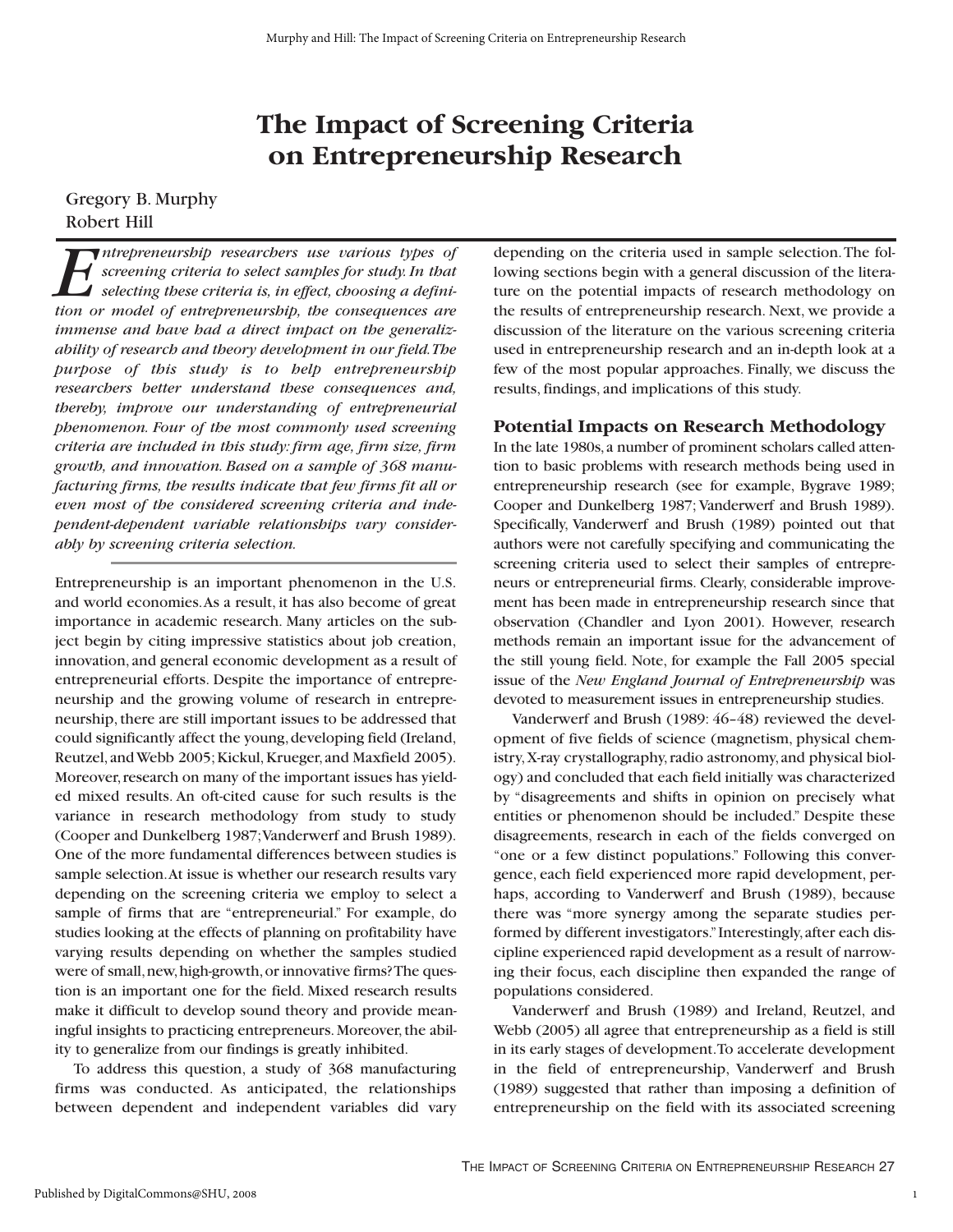variable(s), authors should carefully specify their samples. Vanderwerf and Brush (1989: 52) pointed out that careful specification would "facilitate decisions by researchers about populations they want to study by making the alternatives more precise and explicit" and "facilitate the later use of the data generated."

Although entrepreneurship researchers are now more likely to communicate the screening variables used to arrive at their sample of entrepreneurial firms, the empirical literature has not adequately considered the effects of using different screening criteria. Common screening criteria variables have been studied as moderators, effectively capturing information on resulting differences within a screening criterion (examples include: small vs. large firms, new vs. established firms). Randolph, Sapienza, and Watson (1991) noted different results for small young firms and small high-growth firms in the link between technology-structure fit and firm performance. However, the majority of the literature has paid little attention to differences between screening variables (size vs. age versus growth vs. innovation). As Vanderwerf and Brush (1989) noted, this issue is important in facilitating cross-study comparisons and accelerating the rate of progress in the field.The dilemma for the field of entrepreneurship regarding the issue of screening criteria is in understanding when and how the use of different screening criteria are consistent and when they are not.

When entrepreneurship researchers use different screening criteria to define, identify, and select desired samples, a potential source of inconsistency is introduced, but only to the extent that differences in screening criteria lead to different samples that produce different results. From a practical theory building perspective, the use of different screening criteria presents a serious cause for caution when they result in different samples that produce differential effects on research outcomes. The logic supporting this assertion is identical to that underlying past research investigating the effects of sample source selection. The use of different sources to identify samples for entrepreneurship research (such as Dun & Bradstreet, telephone directories, chambers of commerce, state ES 202 and sales tax files, directories of manufacturing and wholesaling, etc.) has created the potential for inconsistencies in the literature. Empirically, different sources such as those listed above have been shown to lead to samples that do not cleanly overlap and are systematically different on important characteristic variables (Aldrich et al. 1989; Birley 1986; Busenitz and Murphy 1996; Kalleberg et al. 1990). Murphy (2002) extended this line of research to show that the use of different sample sources could result in different independent-dependent variable relationships. Although the effects of using different sample sources on entrepreneurship research outcomes have been explored, the effects of using different screening criteria on entrepreneurship

research outcomes have largely been ignored. This article investigates this issue by examining four common and important screening criteria to entrepreneurship research: firm age, firm size, firm growth, and innovation.

# **Using Screening Criteria in Entrepreneurship Research**

Entrepreneurship researchers employ screening criteria to select samples that match the specific focus on the given research project. For example, screening on firm age is logically employed when the research focuses on start-up or early firm development activities. Screening criteria are also employed when the focus of the research does not correlate to the selection of an obvious screening criterion. For example,research on gender differences between male and female owners of "entrepreneurial" ventures could use any number of screening criteria to arrive at a sample of interest: firm size, firm age, founder status, etc. Likewise, research on entrepreneurial orientation and family business could employ a variety of different criteria to arrive at a sample of interest.To demonstrate this point, Ensley and Pearson's (2005) study of family firms screened on new ventures (firm age) while Chrisman, Chua, and Litz's (2004) study of family firms screened on small firms (firm size).

A wide variety of screening criteria are used in the entrepreneurship literature (Vanderwerf and Brush 1989; Murphy 1996). Some screening criteria focus on the firm (examples include firm age and firm size) while others focus on the person (such as founder or owner/operator). While examining the effects of selecting samples based on the person is important, in the interest of parsimony, the focus of this article is on commonly used firm level screening variables. In particular, four firm level screening criteria variables are considered: firm age, firm size, firm growth, and innovation. While innovation can also be considered a personal variable, a considerable amount of research has focused on innovation at the firm level.

Vanderwerf and Brush (1989) and Murphy (1996) examined the frequency of use of firm level screening criteria and concluded that firm age and firm size were the most commonly used screening measures. The existing research also suggests that firm growth and innovation are common and important screening criteria.To update the likely use of firm age, firm size, firm growth, and innovation as screening criteria in the published literature, a search of Business Source Premier was conducted on corresponding keywords. The search considered papers published in any of the following journals: *Entrepreneurship, Theory and Practice; Journal of Business Venturing; Journal of Small Business Management; Small Business Economics; Journal of Developmental Entrepreneurship; Academy of Management Journal;* or *Strategic Management Journal.*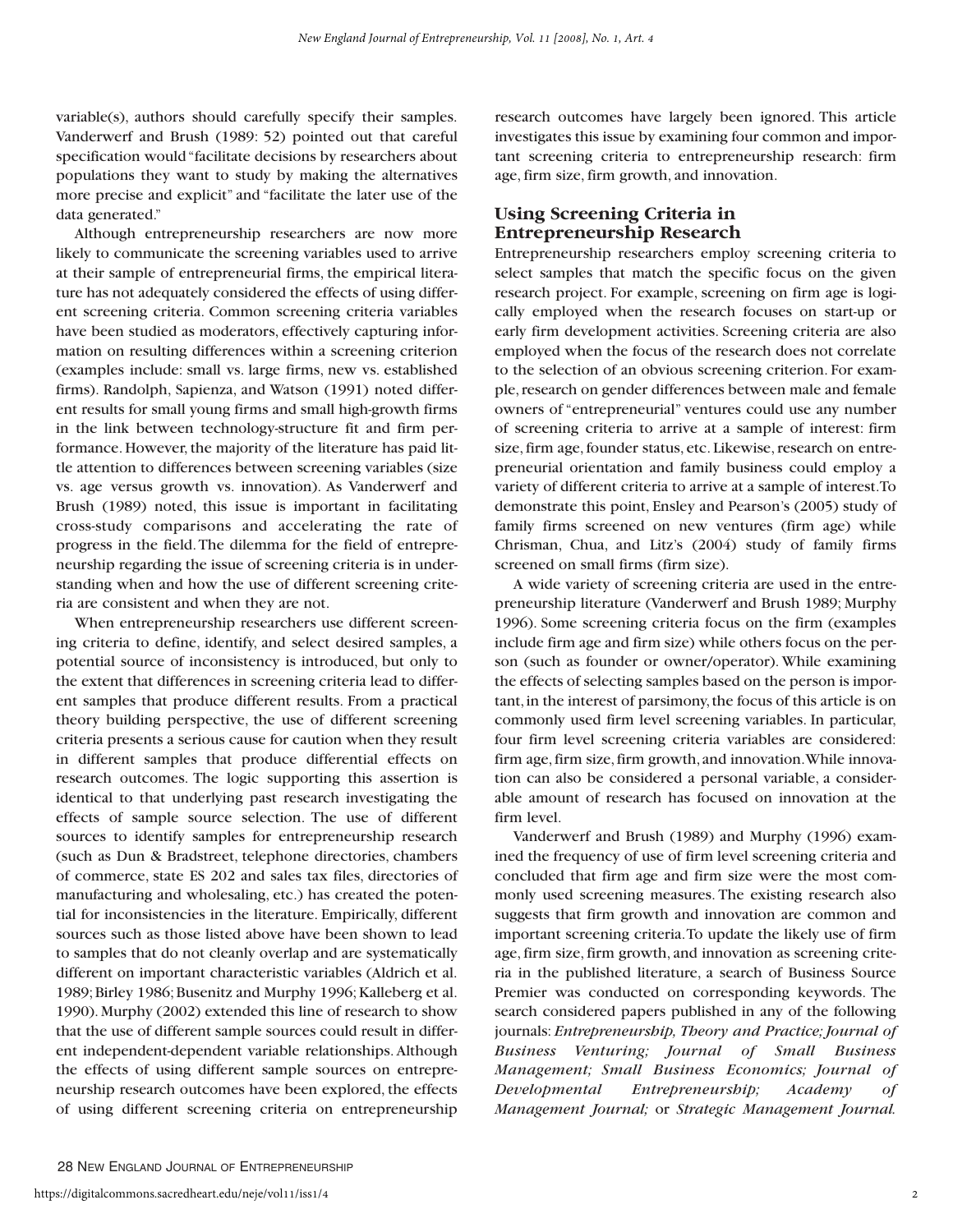The results of the search, conducted in April 2006 are presented in Table 1."New business" and "new firm" were used as search phrases for firm age."Small business" was used as a search phrase for firm size, except for papers in the *Journal of Small Business Management* and *Small Business Economics* which used "small firm,""small venture," or "small enterprise" (since small business was in the journal title). "Firm growth" and "business growth" were used as keywords for firm growth. "Venture capital" and "IPO" were then searched for, since it is typically assumed that venture capital backed firms and firms that undergo IPOs are growth oriented (Florin, Lubatkin, and Schulze 2003). Finally,"innovation" was used as a keyword. Interestingly, innovation appears to have more of a focus in the mainstream strategy and management literatures than it does in dedicated entrepreneurship journals. Specifically, many of these papers focus on Austrian economics as their basis for innovation and subsequently for entrepreneurship.

# *Firm Age*

Firm age is the most commonly used screening criteria in entrepreneurship research.Of the 52 papers published in the 1987 and 1988 Frontiers of Entrepreneurship Research, 11 defined their sample as entrepreneurial based on the fact that they had been recently created (Vanderwerf and Brush 1989). Murphy (1996) reviewed empirical articles on entrepreneurial performance published between 1987 and 1996 in the *Journal of Business Venturing; Entrepreneurship, Theory and Practice; Journal of Small Business Management; Academy of Management Journal; Administrative Science Quarterly;* and *Strategic Management Journal.* Of the 99 articles reviewed, 38 used firm age as a screening criterion.Table 1 also confirms that firm age remains a focal point in entrepreneurship research.

In general, most authors explicitly or implicitly suggest that young firms are more entrepreneurial than older firms. Screening samples on age is likely to be done when researchers are investigating new firm founding.Also, as previously mentioned,firm age is likely to be used as a screening criterion when the focal topic does not logically fit the choice of another screening criterion. Recent examples of researchers focusing on firm age as a screening criterion are numerous and include, for example, studies of signaling and legitimacy (Busenitz, Fiet, and Moesel 2005; Delmar and Shane 2004; Reuber and Fischer 2005) and studies of management teams (Amason, Shrader, and Tompson 2006; Chandler, Honig, and Wiklund 2005; Ensley and Pearson 2005).

#### *Firm Size*

Firm size has been frequently used as a screening criterion in entrepreneurship research (Murphy 1996; Vanderwerf and Brush 1989). In the 99 studies examined by Murphy (1996),

size was used as a screening criterion 32 times. As Table 1 shows, firm size is still a central focus in the entrepreneurship literature. In fact, multiple journals carry the words "small business" in their title (examples include *Journal of Small Business Management, Small Business Economics, Journal of Small Business Strategy,* and *International Small Business Journal*). Examples of recent research using firm size as a screening criterion are also numerous and include, for example, studies of small family firms (Chrisman, Chua, and Litz 2004) and competitive strategies of small firms (Brouthers and Nakos 2004; Ebben and Johnson 2005).

Many researchers and policy makers view small businesses as being clearly distinct from larger firms. The Small Business Administration, for example, uses size standards to determine eligibility for assistance. Some researchers consider small business management to be a distinct field from "entrepreneurship" (often those who view entrepreneurship as the domain of growth- oriented enterprises); others, however, consider small businesses to be a critical part of the domain of entrepreneurship. Small business, for example, is explicitly included in the domain statement of the Entrepreneurship Division of the Academy of Management. Randolph, Sapienza, and Watson (1991) noted that small businesses may have more in common than distinct from other "entrepreneurial" firms since small firms, young firm, and high-growth firms are all associated with early stages of the life-cycle. Small firms are also assumed to be more flexible and risk-taking than larger firms and should as a result, be more innovative (Chen and Hambrick 1995; Randolph, Sapienza, and Watson 1991).

#### *Firm Growth*

Much of the entrepreneurship literature focuses on growth as a critical criterion. The Winter, 1997 issue of *Entrepreneurship, Theory and Practice,* for example, was devoted to the related issues of time and growth in entrepreneurial firms.A number of authors have focused their attention on special challenges faced by rapid-growth firms (Barringer, Jones, and Lewis 1998; Fischer et al. 1997; Sexton et al. 1997; Slevin and Covin 1997).

Although growth is frequently used as a performance measure in entrepreneurship research, it is also often used as a screening criterion. Recent examples of researchers focusing on growth as a screening criterion include work on managerial capacity (Barringer and Jones 2004) and absorptive capacity (Jianwen, Welsch, and Stoica 2003). While highgrowth ventures are often the direct focus of a research paper (see for example, Florin, Lubatkin, and Schulze 2003), high-growth samples are often drawn indirectly as a result of focusing on highly correlated phenomenon. Researchers focusing on venture capital influence, for instance, tend to logically focus on high-growth companies. Likewise, research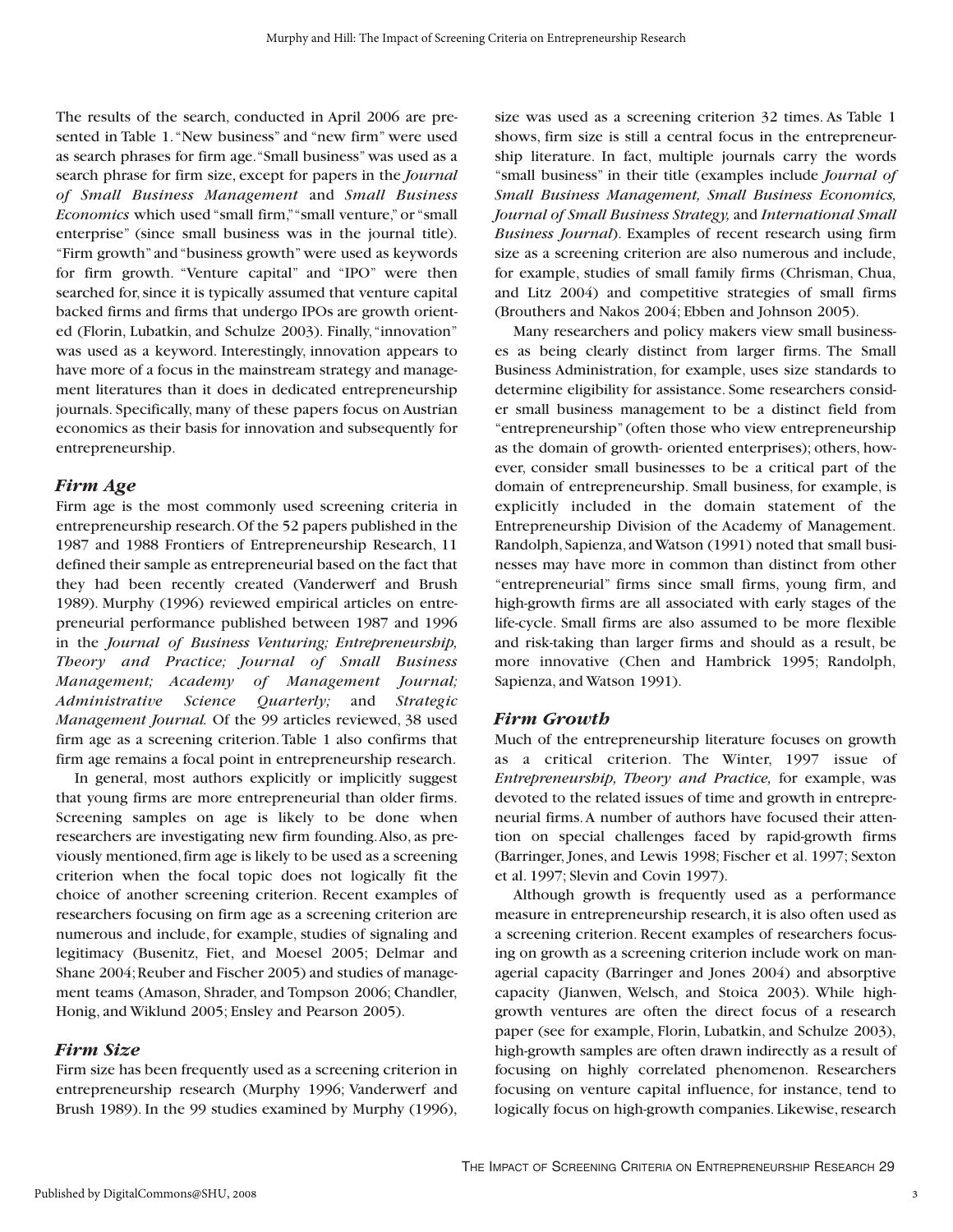| Table 1. Search Results in Business Source Premier for Screening Criteria (April 3, 2006) |                        |                           |                |               |                   |
|-------------------------------------------------------------------------------------------|------------------------|---------------------------|----------------|---------------|-------------------|
|                                                                                           | Firm Age<br>(New Bus.) | Firm Size<br>(Small Bus.) | Firm<br>Growth | $IPO$ or $VC$ | <b>Innovation</b> |
| Entrepreneurship, Theory and Practice                                                     | 126                    | 95                        | 10             | 52            | 47                |
| Journal of Business Venturing                                                             | 108                    | 52                        | 11             | 108           | 36                |
| Journal of Small Business Management                                                      | 57                     | $174*$                    | 20             | 43            | 48                |
| <b>Small Business Economics</b>                                                           | 48                     | $86*$                     |                | 13            | 67                |
| Journal of Developmental Entrepreneurship                                                 | 12                     | 48                        |                | 0             |                   |
| Academy of Management Journal                                                             | 15                     | 10                        |                | 8             | 90                |
| Strategic Management Journal                                                              | 36                     | 18                        | 9              | 17            | 142               |

\*Searched for "small firm,""small venture," and "small enterprise."

| Table 2. Descriptive Statistics of the Subsamples and Correlations |             |                 |          |                 |                          |
|--------------------------------------------------------------------|-------------|-----------------|----------|-----------------|--------------------------|
|                                                                    | Mean        | S.D.            | Youngest | <b>Smallest</b> | Fastest<br><b>Growth</b> |
| Youngest                                                           |             |                 |          |                 |                          |
| Firm Age                                                           | 6.6         | 3.2             |          |                 |                          |
| Smallest                                                           |             |                 | $***.17$ |                 |                          |
| FTE Employees                                                      | 4.0         | 2.7             |          |                 |                          |
| <b>Annual Sales</b>                                                | \$345,991   | \$337,953       |          |                 |                          |
| <b>Total Assets</b>                                                | \$172,454   | \$239,427       |          |                 |                          |
| <b>Fastest Growth</b>                                              |             |                 | $***.16$ | $***-27$        |                          |
| % Change in Sales                                                  | 89.5%       | 117.5%          |          |                 |                          |
| Absolute Change in Sales                                           | \$1,149,554 | \$1,416,438     |          |                 |                          |
| % Change in Employees                                              | 89.6%       | 151.8%          |          |                 |                          |
| Absolute Change in Employees                                       | 10.3        | 14.6            |          |                 |                          |
| Most Innovative                                                    |             |                 | .06      | .01             | $*.11$                   |
| <b>Offers New Products</b>                                         | 4.4         | .6              |          |                 |                          |
| <b>Offers Different Products</b>                                   | 4.5         | .6              |          |                 |                          |
| Superior Technology                                                | .7          | $\overline{.8}$ |          |                 |                          |
| <b>Opportunity Recognition Skills</b>                              | 12.9        | 2.3             |          |                 |                          |

 $* = p < .05, ** = p < .01$ 

on the initial public offering process logically focuses on high-growth firms (e.g., Florin, Lubatkin, and Schulze 2003; Welbourne and Cyr 1999).

# *Innovation*

Innovation is still considered by many to be the essence of entrepreneurship.As stated by Drucker (1998) "innovation is the specific function of entrepreneurship, whether in an existing business, a public service institution, or a new venture started by a lone individual in the family kitchen."

Drucker (1998: 150) goes on to state that the term entrepreneurship "refers not to an enterprise's size or age but to a certain kind of activity."

Innovative samples are often arrived at indirectly by screening on industries that are believed to be innovative (Ireland, Reutzel, and Webb 2005; Vanderwerf and Brush 1989). Vanderwerf and Brush (1989) and Murphy (1996) noted that industry is often used as a screening variable. Zahra, Ireland, and Hitt (2000) noted the importance of studying high-technology firms given their impact on innovativeness.Lawless and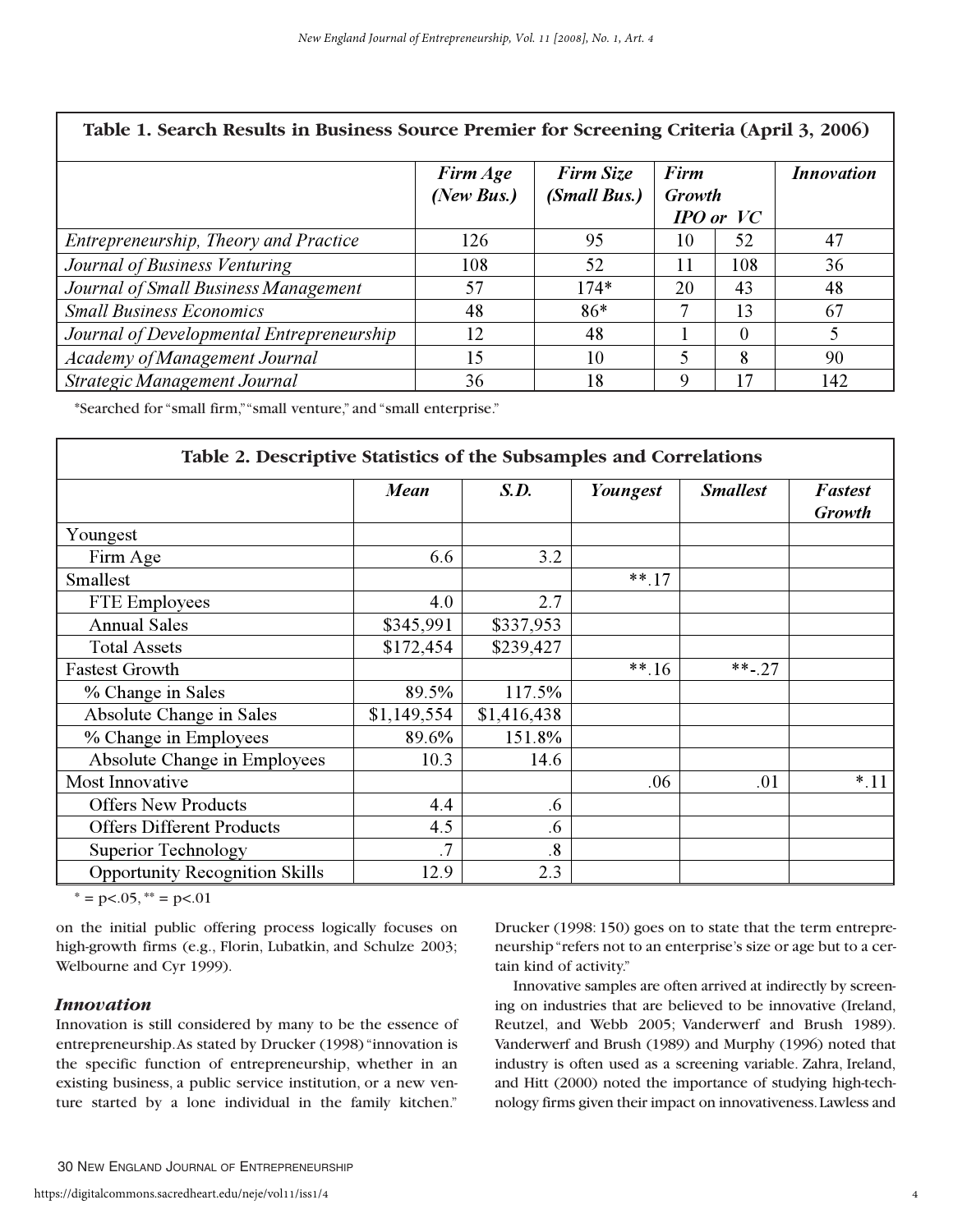Anderson (1996) noted the microcomputer industry's impact on innovation. Other examples of research in the entrepreneurship literature focusing on high-tech industries include Shrader (2001) and Atuahene-Gima and Li (2004).

#### **Sample, Methodology, and Results**

Data used in this study were part of a larger study on firm level performance. Data were gathered from a sample of Harris County, Texas, new and/or small manufacturing businesses listed in the Dun & Bradstreet Regional Directory-Houston, the Directory of Texas Manufacturers, or the State of Texas Sales Tax Files.To reduce interindustry effects, manufacturing firms in SIC codes 27 (printing and allied industries),28 (chemicals and allied products), 30 (rubber and plastic manufactured products), 34 (metal fabricating), 35 (machinery manufacturing), 36 (electrical and electronic products manufacturing), and 38 (measuring, analyzing, and controlling instruments) were selected for the study.The sampled firms (1) were privately and independently owned, and (2) were less than five years old, or had fewer than 500 employees.The results of this study should not, therefore, be generalized to corporate ventures.Additionally, since growth rates and measures of innovation were not available in each of the sample sources,appropriate variances in growth rates and innovation for this study are dependent on the respondent firms.Table 2 shows that the subsample of high-growth firms did in fact experience high growth (average of more than 87% two-year growth in sales) and that the innovation subsample did report high values for the markers of innovation.

The basics of the Dillman (1978) approach to survey design and mail-out procedure were followed.Two full mailouts and a postcard reminder mail-out were used. Of the 1,696 firms eligible to respond, usable responses were returned by 368 of the businesses, yielding a 21.7 percent response rate.

Tests for response bias on multiple characteristic variables revealed that respondents' firms were slightly smaller than nonrespondents'. Respondents identified by the Sales Tax Files also indicated that their firms were older than data reported by the Sales Tax Files.The difference is likely due to measurement issues. Date of first sale was used to establish the age of the business in the survey,while the Sales Tax Files provide data on the date of sales tax number issue. Busenitz and Murphy (1996) found that the Sales Tax Files reported the age of the business accurately 71.7 percent of the time. The remaining 28.3 percent may be capable of significantly biasing the reported age of the business. Also, Busenitz and Murphy (1996) considered a recently purchased business as being new, while this study considered the date of the original sale independent of changes in ownership.As businesses are typically issued a new sales tax numbers when a change in ownership occurs, the likelihood of a large difference

between the date of sales tax number issue and the date the business had its first sale increases.

## *Screening Criteria Variables*

Four different screening criteria are tested in this study: firm age, firm size, firm growth, and innovation.To measure firm age, respondents were asked to identify the month and year that the business had its first sale. The log of the length in time from the reported first sale to the month the data was gathered for this study is the measure of age used in this study.

Three markers of firm size were used in this study: number of full time equivalent employees (log), annual sales volume (square root), and total assets (log). Factor analysis, using Varimax rotation,revealed one common factor that explained more than 83 percent of the variance in the three markers of size and had an eigenvalue of 2.5.The individual factor loadings were .92 for annual sales, .92 for total assets, and .90 for number of employees.The resulting factor is used throughout the remainder of the study as the size criterion variable.

Four markers of growth were used in this study: two-year percentage change in sales (square root), two-year absolute change in sales (square root), two-year percentage change in employees (log), and two-year absolute change in employees (square root).Factor analysis,using Varimax rotation,revealed one factor that explained more than 59 percent of the variance in the four measures and had an eigenvalue of 2.36.The individual factor loadings were .83 for percentage growth in employees,.79 for absolute growth in employees,.79 for percentage growth in sales, and .65 for absolute growth in sales. The resulting factor is used throughout the remainder of the study as the growth criterion variable.

Four markers of innovation were used in this study: the extent that the firm offers new products, the extent that the firm offers different or specialty products, the importance of superior technology to the business, and the owner's selfreported opportunity recognition skills. Respondents were asked to indicate, on a five-point Likert-type scale, the extent that their business, compared to its competitors, offers new products.The extent to which a business offers different or specialty products was measured in a like manner.The importance of superior technology was measured by asking respondents to identify and rank the three most important resources of their business from a list of 11 items (superior technology was one of the 11). If the respondent indicated that superior technology was the most important resource of the business, superior technology was coded with a three. If the respondent indicated that superior technology was the second most important resource of the business, superior technology was coded with a two.And if it was identified as the third most important resource, it was coded with a one. To measure the owner's opportunity recognition skills, items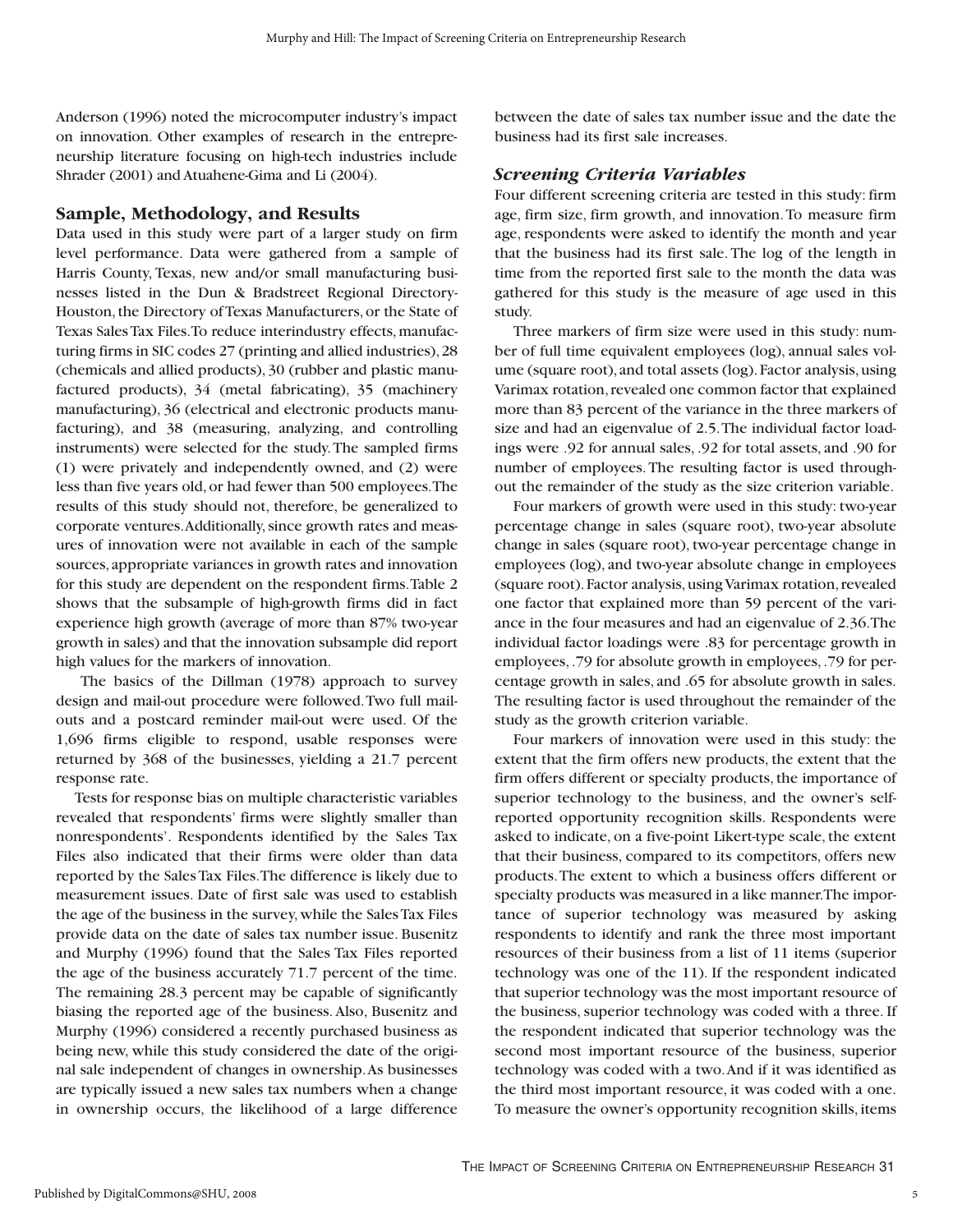from Chandler and Jansen's (1992) self-reported competency scale were used. In particular, three items were used that asked respondents to rate their ability on a five-point Likert type scale to "identify products people want," to "detect unmet consumer needs," and to "identify products that provide real benefits to consumers."The reliability of the scale was found to be .78.The three responses were then summed to form an overall opportunity recognition score. Factor analysis, using Varimax rotation, revealed a single factor with an eigenvalue of 1.83 that explained more than 45 percent of the variance in the four innovation markers. Individual factor loadings were .85 for offers new products, .78 for offers different products,.52 for opportunity recognition competency, and .49 for technology as a primary resource.The resulting factor is used throughout the remainder of the study as the innovation criterion variable.Table 3 shows the correlations between the screening criteria variables for the full sample.

#### *Subsample Analysis*

Subsamples of each screening criterion were taken by selecting the 150 observations that most closely fit the typical definition of entrepreneurship.The formed subsamples were

- 1. age—the youngest 150 firms,
- 2. size—the 150 smallest firms,
- 3. growth—the 150 firms with the greatest two-year historical growth in sales and employees, and
- 4. innovation—the 150 most innovative firms.

Selecting 150 firms ensured that each subsample was above average on the respective criterion variable and allowed for a sufficient number of observations for later analysis. In each case, the formed subsample was significantly different on the criterion variable than firms not in the subsample. For example, the age subsample was 6.6 years old on average, while the firms not in the subsample were more than 25 years old on average. Table 2 provides additional descriptive information on the subsamples as well as correlations between the subsamples.

Frequency cross-tabulations were then run to assess the overlap between the subsamples. A perfect overlap would indicate complete concordance of criteria and would indi-

| <b>Table 3. Correlations Among</b><br><b>Screening Criteria (N=368)</b> |          |         |  |
|-------------------------------------------------------------------------|----------|---------|--|
| <i>Variable</i>                                                         |          |         |  |
| 1. Firm Age $(log)$                                                     |          |         |  |
| 2. Firm Size (factor)                                                   | *** 25   |         |  |
| 3. Growth (factor)                                                      | $***.16$ | $***35$ |  |
| 4. Innovation (factor)                                                  | $-.02$   | .03     |  |

 $* = p < .05, ** = p < .01, ** = p < .001$ 

cate no further need to investigate differences between criteria. Frequency cross-tabulations of the four subsamples revealed that 120 of the 368 firms in the total sample were identified by one subsample only. A total of 117 firms were identified in exactly two of the subsamples while 67 firms were identified in exactly three of the subsamples. Finally, only 13 firms were found in all four subsamples. Fifty-one of the firms were not included in any of the formed subsamples. The pattern of criteria fit is widely dispersed, indicating that further investigation is warranted. The analysis so far has shown that some, but not all, common screening criteria variables are related.The analysis has also shown that the overlap between subsamples arrived at by screening is spotty at best, indicating that screening criteria selection strongly affects the probability of any given firm being included in the studied sample.

# *Effects of Screening Criteria Selection on Independent-Dependent Variable Relationships*

The process of screening possible sample entries to arrive at a sample that, according to the authors, is entrepreneurial, introduces the possibility that independent-dependent variable relationships may vary depending on the screening criterion applied.The previous analyses conducted in this study suggest that such effects are possible if not probable.To test this possibility, Chow tests were used to assess the extent that independent variables affect a range of dependent variables differentially depending on the selected screening criterion. A similar methodology was employed by Randolph, Sapienza, and Watson (1991).The formula for the Chow test is:

- $F = [SSEp-(SSE<sub>1</sub>+SSE<sub>2</sub>+SSE<sub>3</sub>]/k/(SSE<sub>1</sub>+SSE<sub>2</sub>+SSE<sub>3</sub>)/(n<sub>1</sub>+n<sub>2</sub>+n<sub>3</sub>-2k-2)$ where:
	- SSEp = sum of squared errors for pooled sample,
	- $SSE_i = sum of squared errors for subsample,$ 
		- $n_i$  = size of subsample, and
		- $k =$  number of independent variables.

Evidence of differential independent-dependent variable effects will be indicated if the error sum of squares is significantly reduced by considering the subsamples separately. Significant Chow tests indicate that the subsamples do not result in equivalent regressions.To accomplish these tests, a set of dependent and independent variables were selected for analysis.These variables are not the primary focus of this article but are used as a basis for studying the effects of screening criteria selection on independent-dependent variable relationships.

Thirteen performance measures were chosen as dependent variables. Using multiple dependent variables allows for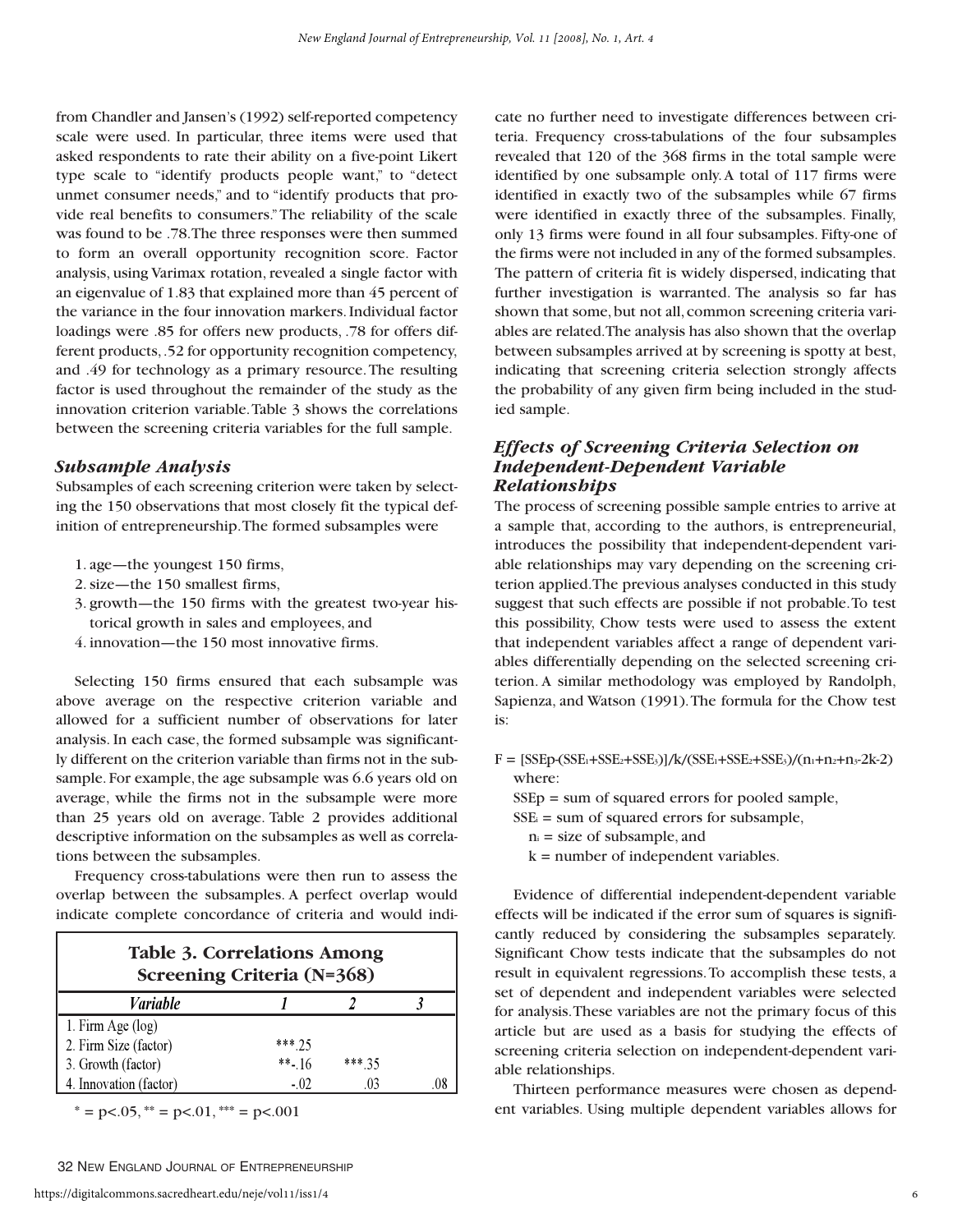multiple Chow tests, reducing the likelihood of misleading findings. Murphy, Trailer, and Hill (1996) identified, among other performance factors, profitability, efficiency, leverage, and liquidity as being commonly used in entrepreneurship research. Accordingly, measures selected for this study were debt to assets, debt to equity, liquidity (current ratio), sales to assets, sales to employee, return on equity, return on assets, return on sales, net income, owner's compensation from the business, profit satisfaction, growth satisfaction, and productivity satisfaction. Data for debt to assets, debt to equity, liquidity, sales to assets, sales to employee, return on equity, return on assets and return on sales were gathered by asking respondents to provide the base information needed for the authors to construct the variables. Respondent's indicated their annual compensation from the business in one of eight categories ranging from less than \$10,000 to more than \$1 million.The three performance satisfaction measures were gathered by asking respondents to indicate their level of satisfaction with each aspect of performance on a five-point Likert scale.

Sandberg and Hofer (1987) identified external environmental, firm level, and individual level variables as being relevant in determining venture performance.To arrive at a parsimonious set of independent variables, stepwise regression was used to identify variables at the external environmental, firm, and individual levels that affected the chosen dependent variables. Only variables that were significantly related to more than two of the dependent variables were retained for further analysis.Parsimony is necessary in this case since subsequent analyses will have smaller sample sizes.

Industry growth in sales rate, industry concentration ratio, industry-wide advertising, two technology change variables (constructive and destructive), and two industry price competition variables (frequency and intensity of price wars) were considered. Frequency of price wars and intensity of price wars were combined into one factor since they were found to be highly correlated (r=-.91). The single factor explained more than 95 percent of the variance in the two variables and the factor loadings for the variables were -.98 for price war frequency and .98 for price war intensity. Only the price wars factor affected more than two dependent variables and was retained.

For firm level variables, four strategy variables, 10 planning variables and firm advertising were considered.The four strategy variables were reduced to two factors,using Varimax rotation that together explained more than 88 percent of the variance in the four variables. Focus on customer service (.89),product quality (.86),and customer loyalty (.78) loaded on one factor (labeled differentiation) while focus on low price (.99) loaded singly on the other (labeled low cost).The 10 planning variables were reduced to three factors, using Varimax rotation, which explained more than 51 percent of the variance in the 10 variables. Currently having a written business plan (.74), using the plan to complete mergers, acquisitions and alliances (.61), assess feasibility (.56), motivate managers and employees (.56), and to negotiate with suppliers and/or customers (.55) all loaded on the first factor labeled current plan application.Having a written plan when the business was started (.69), using the plan to obtain invest-

| <b>Independent Variable</b> | <b>Pooled Sample</b> |            | <b>Subsamples</b> |                   |
|-----------------------------|----------------------|------------|-------------------|-------------------|
|                             |                      | Growth     | <b>Innovation</b> | <b>Growth</b> and |
|                             |                      |            |                   | <b>Innovation</b> |
| <b>Industry Price Wars</b>  | $-.10$               | $*** - 29$ | $-.12$            | .17               |
| Differentiation Strategy    | .04                  | .10        | $-.02$            | $-.07$            |
| Low-Cost Strategy           | .05                  | $***.26$   | .01               | $-.15$            |
| Initial Planning            | *** 29               | ***.38     | .16               | **-.36            |
| Commitment                  | $-.05$               | .14        | $-.06$            | $*$ -.24          |
| F                           | $***519$             | 1.52       | .62               | $**3.30$          |
| R Square                    | .10                  | .36        | .04               | .20               |
| Sum of Squares Residual     | 19.58                | 3.87       | 9.71              | 4.39              |
| N                           | 233                  | 76         | 83                | 74                |

# **Table 4. Illustrative Regression Results: Regression of Independent Variables on Debt-to-Assets by Subsample (Growth, Innovation, and Growth and Innovation)**

Standardized Regression Coefficients Reported

 $* = p < .05, ** = p < .01,*** = p < .001$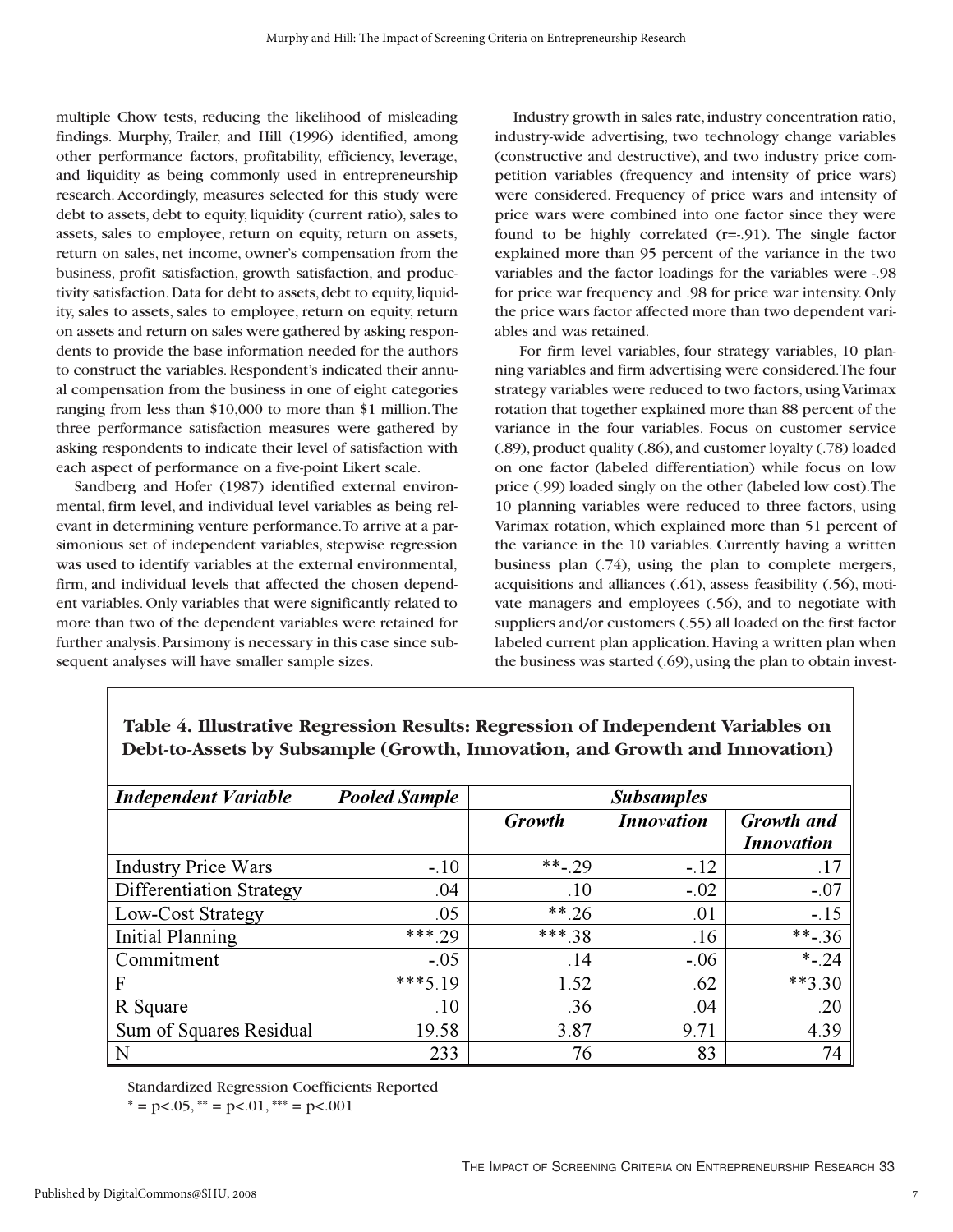ment (.67) and bank financing (.52), and hours spent developing the initial plan (.67) all loaded on the second factor labeled initial planning. Finally, current average hours planning in a week (.81) loaded separately on the third factor labeled current planning effort. Differentiation, low cost, and initial planning all affected more than two of the performance variables and were retained.

Commitment, based on the Organizational Commitment Questionnaire (Porter and Smith 1970), and education level were considered as individual level variables. Only commitment affected more than two of the performance measures and was retained.The coefficient alpha for the commitment scale was found to be .75.

The five independent variables, industry price wars, differentiation strategy, low-cost strategy, initial planning, and commitment were then regressed on each dependent variable by every combination of two screening criteria. Table 4, for example, shows the regression of the independent variables on debt-to-assets for the pooled sample of firms that were either among the 150 highest growth firms and/or among the 150 most innovative firms. Separate regressions were then run for firms that were in the growth subsample that were not in the innovation subsample, for firms that were in the innovation subsample that were not in the growth subsample, and finally for those firms that were in both the growth and innovation subsamples.

The illustrative results presented in Table 4 show that significant relationships may be present in only one of the subsamples. Industry price wars and low-cost strategy only had statistically significant effects in the growth only subsample while commitment only had a significant effect on the growth and innovation subsample. No significant relationships were found in the innovation only subsample.The illustrative results also show that the pooling of samples may hide significant relationships. A researcher, for example, looking only at the pooled sample would, in this case, conclude that the data does not indicate any significant relationships between industry price wars and debt-to-assets and between low-cost strategy and debt-to-assets, even though strong relationships can be found in the growth only sample. Table 4 also shows, in this illustrative example, that the pooled sample regression has greater error variance (19.58) than the sum of the error variances for the three subsample regressions (17.97), indicating that considering the samples separately provides a better fit to the data. For this particular example, the Chow test produced an F value of 3.93, which is statistically significant at an alpha of 01.

Considering all possible two-way combinations of the four screening criteria examined in this study, with 13 dependent variables, a total of 78 such Chow tests were conducted.The results of those Chow tests are reported in Table 5.By chance alone, one would expect approximately 3 or 4 of the 78 rela-

tionships (approximately 5%) to be statistically significant. Fifty-five of the 78 Chow tests (approximately 70%) resulted in F values that were statistically significant at the .05 level of confidence.The combination of the age and growth subsamples resulted in the fewest significant Chow tests (5).Three combinations, age and innovation, size and innovation, and growth and innovation each resulted in 11 statistically significant Chow tests.This finding strongly indicates that screening criteria selection affects the results of empirical entrepreneurship research. Independent-dependent variable relationships vary widely with screening criteria selection.

Table 6 provides additional detail by showing the regressions of the independent variables on the dependent variables by subsample. Given the need for parsimony, it is not practical to show regression results for every possible combination of two screening criteria.Table 6 does, however, indicate where likely significant differences due to screening criteria exist. For example, Industry Price Wars and Differentiation Strategy were both found to be significantly related to Return on Equity in the size and age subsamples, but not in the growth or innovation subsamples.Table 6 also indicates where mixed messages to researchers and practitioners are likely to emerge. Using the previous example, the reader of an article based on a sample of small or young firms would make a very different conclusion than the reader of an article based on a sample of high-growth or innovative firms.

Collectively, the results presented in Table 6 are very consistent with the results presented in Table 5. Both analyses indicate that the choice of screening criteria significantly influences independent-dependent variable relationships. The Chow tests presented in Table 5 provide an empirical test of the general hypothesis that screening criteria selection affect independent-dependent variable relationships while the results presented in Table 6 provide details as to specific relationships that are altered as a result.

#### **Discussion**

Improving methods in entrepreneurship remains an important issue. This article demonstrates that using different screening criteria can significantly affect the results of our research.The methodology used in this paper was decidedly conservative. Each of the subsamples used in this study came from the same larger sample and the methods of data gathering, coding, and variable construction were consistent across the different subsamples, a situation unlikely to exist when comparing the results of different authors. Moreover, the fact that some of the firms appeared in multiple subsamples should have had the effect of reducing the likelihood of noting significant differences.As a result of these similarities this study probably understates the impact of screening criteria selection. Assessing the effects of screening criterion selection when such restrictions are removed may provide an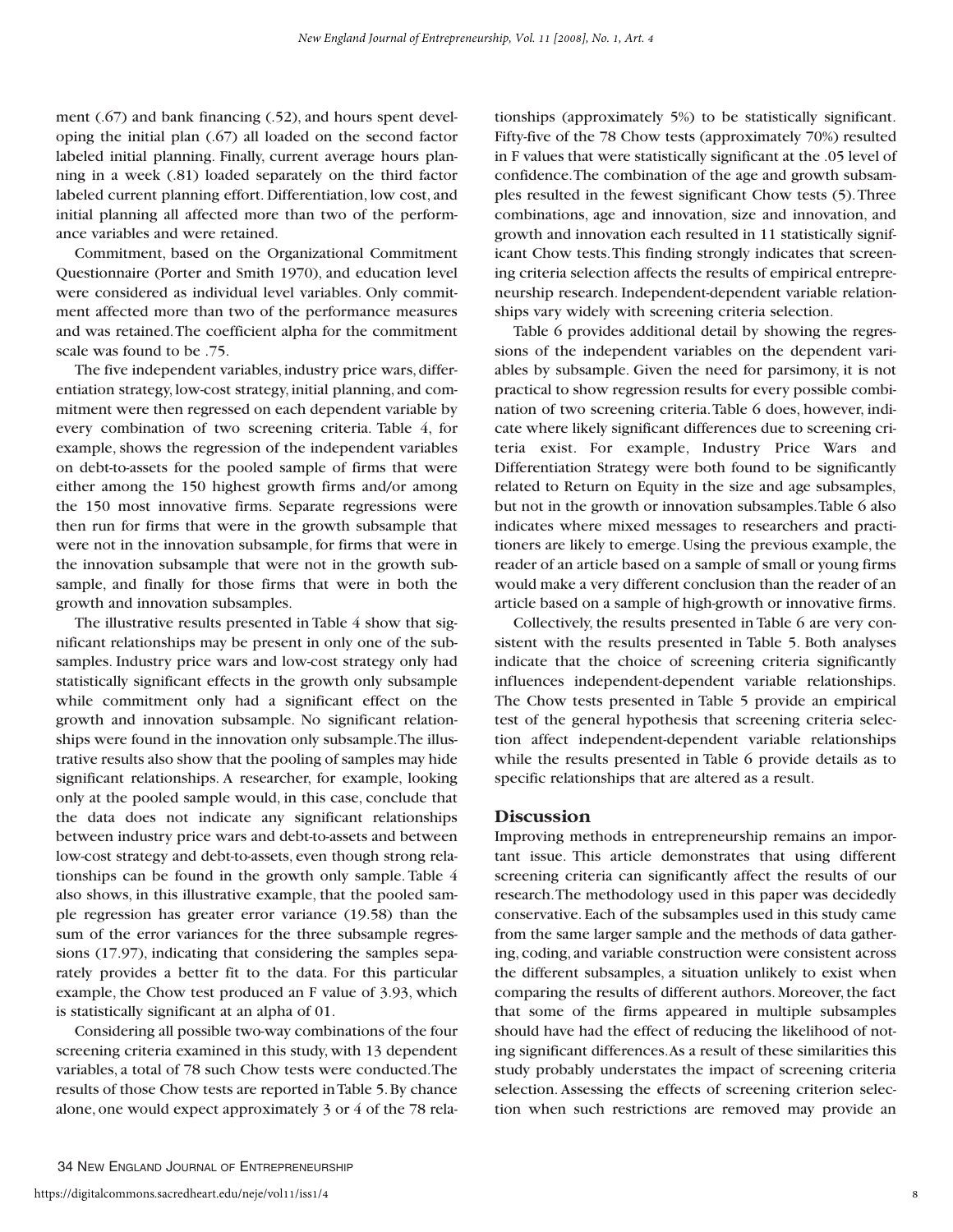|                                                                                    | DTA DTE |         | uid<br>Ligu   | STA     | <b>STE</b> | ROE      | ROA      | $ROS$ $NI$ |          |           | COMP Sprof | S <sub>grom</sub> | Sprod          |
|------------------------------------------------------------------------------------|---------|---------|---------------|---------|------------|----------|----------|------------|----------|-----------|------------|-------------------|----------------|
| Age and Size                                                                       | *2.42   |         | 1.92          | $*2.38$ | **4.28     | $**4.45$ | $**3.67$ | $**3.42$   | ***12.13 | ***17.50  | ***5.66    | ***6.38           | $\overline{0}$ |
| Age and Growth                                                                     |         |         | 1.46          | $*3.11$ | 1.6        | **4.32   | *3.08    | 1.27       | ***8.55  | ***13.70  | 2.30       | 1.84              | 1.28           |
| Age and Innov                                                                      | $*3.55$ | **3.72  | 3.01<br>¥     | **4.72  | $*2.94$    | $**3.63$ | 2.08     | 1.34       | $**3.37$ | ***5.33   | **3.52     | $**4.22$          | $*2.98$        |
| Size and Grow                                                                      |         |         | 1.71          | 2.25    | ***5.21    | **3.68   | 44.449   | *2.95      | ***22.31 | ***31.20  | 2.17       | ***6.15           | 1.77           |
| Size and Innov                                                                     | $*3.84$ | $*2.50$ | 2.49          | *2.79   | ****4.81   | $*3.24$  | *2.54    | $*3.11$    | ***15.05 | ****22.90 | 1.03       | $***3.71$         | 1.85           |
| frow and Innov                                                                     | $*3.93$ | $*3.15$ | $*3.59$       | 1.70    | $*3.22$    | 2.08     | $*3.21$  | $*2.52$    | ***5.27  | ***7.65   | *2.64      | ****4.94          | $*2.52$        |
| $\Psi = p < 10$ , ${}^* = p < 0.05$ , ${}^{**} = p < 0.01$ , ${}^{***} = p < 0.01$ |         |         | $\bar{\rm s}$ |         |            |          |          |            |          |           |            |                   |                |

|                                         | Table 6. Regression of |                       |                                     |                 |                       |                        |                 |                      |                            |                            | Independent Variables on Dependent Variables by Subsamples |                  |                 |
|-----------------------------------------|------------------------|-----------------------|-------------------------------------|-----------------|-----------------------|------------------------|-----------------|----------------------|----------------------------|----------------------------|------------------------------------------------------------|------------------|-----------------|
|                                         | DTA                    | DTE                   | Liquid                              | STA             | <b>STE</b>            | <b>ROE</b>             | ROA             | <b>ROS</b>           | $\mathbf{N}$               | COMP                       | Sprof                                                      | Sgrow            | Sprod           |
| <b>150 Smallest Firms</b>               |                        |                       |                                     |                 |                       |                        |                 |                      |                            |                            |                                                            |                  |                 |
| Industry Price Wars                     | Ξ.                     | $-06$                 | .18                                 | 8 <sup>o</sup>  | $-18$                 | $*23$                  |                 | $\vec{=}$            | $-0.5$                     | $-14$                      | 07                                                         |                  | $\overline{0}$  |
| Differentiation Strategy                | $\infty$               | $\overline{10}$       | $-0.2$                              | $* - 18$        | $-14$                 | $-20$                  | $-14$           | 8 <sup>o</sup>       | Ę                          | 23<br>$\frac{*}{*}$        | $-0$ .                                                     | -07              | $* - 21$        |
| Low-Cost Strategy                       | $\overline{0}$         | $-0.1$                | $-0.7$                              | io-             | $\overline{0}$        | $-0.2$                 | $-12$           | $-16$                | $-0.5$                     |                            |                                                            | $-14$            | $-12$           |
| Initial Planning                        | $***.25$               | $*20$                 | $-12$                               | $\beta$         | $\tilde{q}$           | ō.                     | $-13$           | $-13$                | $-0.5$                     | $\overline{C}$             | $-12$                                                      | $-15$            | $-13$           |
| Commitment                              | $\sum$                 | $\overline{0}$        | $-0.9$                              | 17              | $\rm 05$              | $-0.9$                 | $-0.3$          | $\mathfrak{S}$       | $\mathcal{O}$              | $\overline{1}$             | $***33$                                                    | *** 30           | $*18$           |
|                                         | 63                     | 36                    | 36                                  | 23              | 60                    | $*2.34$                | $*2.38$         | 92                   | 55                         | $\overline{4}$<br>$***3$ . | ***5.87                                                    | 12<br>$***6.$    | **4.15          |
| Adjusted R Square                       | $\overline{0}$         | $\mathcal{O}$         | $\mathcal{O}$                       | $\overline{0}$  | $\overline{C}$        | $\mathcal{S}^0$        | $\overline{0}$  | $\infty$             | $\infty$                   | 8 <sup>o</sup>             | $\overline{1}$                                             | 15               | $\overline{10}$ |
| <b>150 Youngest Firms</b>               |                        |                       |                                     |                 |                       |                        |                 |                      |                            |                            |                                                            |                  |                 |
| Industry Price Wars                     | $-0.3$                 | $-0.9$                | $\overline{10}$                     | $\overline{12}$ | $-0.4$                | $***.24$               | $\overline{17}$ | $\overline{17}$      | $\overline{\circ}$         | $-15$                      | $-0.8$                                                     | $-0.4$           | $\delta$        |
| Differentiation Strategy                | $\overline{0}$         | $\overline{0}$        | Ģ                                   | $-17$           | Ţ                     | $\overline{c}$<br>∗    | $-13$           | $-0.3$               | $\overline{C}$             | $-19$                      | $-0.8$                                                     | $*$ -.17         | ****-27         |
| Low-Cost Strategy                       | $-0.5$                 | $-0.7$                | ៊ុ                                  | $-0.5$          | $***.24$              | $\overline{0}$         | $-13$           | $-0.9$               | $*18$                      | $***29$                    | $\overline{0}$                                             | $-02$            | 90.-            |
| Initial Planning                        | *** 35                 | $***41$               | $-27$<br>∗                          | $-0.3$          | Ģ                     | $***-26$               | $*$ -.19        | $-17$                | $-0.3$                     | $-0.4$                     | $* - 16$                                                   | $-0.2$           | $-13$           |
| Commitment                              | $-02$                  | $\overline{0}$        | $-0.4$                              | Ę               | $-0.7$                | $-0.7$                 | $-0.1$          | $\overline{O}$       | $\overline{C}$             | $\overline{10}$            | **** 40                                                    | **** 38          | $*17$           |
|                                         | $**3.27$               | ***4.98               | 2.17                                | 22              | 84                    | ***4.53                | *2.96           | 92                   | 89                         | ***4.28                    | ***6.70                                                    | ***6.85          | ***5.00         |
| Adjusted R Square                       | $\overline{0}$         | $\overline{15}$       | $\overline{0}$                      | $\overline{0}$  | $\overline{0}$        | 12                     | 07              | $\beta$              | $\infty$                   |                            | 16                                                         | $\overline{16}$  | 12              |
| <b>150 Growth Firms</b>                 |                        |                       |                                     |                 |                       |                        |                 |                      |                            |                            |                                                            |                  |                 |
| Industry Price Wars                     | $-0.9$                 | Ę                     | $\frac{4}{1}$                       | $\overline{0}$  | $-12$                 | $\tilde{\phantom{0}}$  | $-0.1$          | $\delta$             | $\overline{C}$             | $-12$                      | 12                                                         | $-0.4$           | $\overline{03}$ |
| Differentiation Strategy                | $\overline{08}$        | $\overline{13}$       | $\overline{0}$                      | $\overline{O}$  | ā                     | $-12$                  | $\overline{0}$  | $\overline{C}$       | $\overline{0}$             | Ξ.                         | $-0.2$                                                     | $* - 16$         | ***-.32         |
| Low-Cost Strategy                       | $\overline{0}$         | $\overline{0}$        | $-06$                               | $-0.4$          | 36<br>$*$<br>∗        | $-0.2$                 | $-12$           | $-15$                | 26<br>$\stackrel{*}{\ast}$ | $\overline{17}$            | $-0.9$                                                     | $-0.9$           | $-12$           |
| Initial Planning                        | $***39$                | $***34$               | 29<br>$*$                           | $-02$           | $\overline{0}$        | $-07$                  | $* - 19$        | -15                  | Ę                          | $-0.9$                     |                                                            | $-0.5$           | $-0.3$          |
| Commitment                              | $-02$                  | $\overline{0}$        | $\overline{0}$                      | $\beta$         | $-0.01$               | io-                    | 07              | $\infty$             | $*17$                      | 18                         | *** 31                                                     | $***39$          | $***.22$        |
|                                         | ***4.79                | $**3.87$              | 75<br>نې<br>*                       | 18              | $*3.82$<br>∗          | 5                      | $\overline{54}$ | 52                   | *2.76                      | 77                         | ***4.5                                                     | ***7.75          | ***6.90         |
| Adjusted R Square                       | $\overline{15}$        | 12                    | $\overline{08}$                     | $\infty$        | $\overline{10}$       | $\infty$               | $\overline{0}$  | $\infty$             | $\overline{0}$             | $\overline{0}$             |                                                            | $\overline{19}$  | $\overline{1}$  |
| <b>50 Innovative Firms</b>              |                        |                       |                                     |                 |                       |                        |                 |                      |                            |                            |                                                            |                  |                 |
| Industry Price Wars                     | $-0.3$                 | $\overline{0}$        | $\overline{0}$                      | $\overline{0}$  | $* - 21$              |                        | $*18$           | $\overline{21}$<br>∗ | $-0.8$                     | ***-.28                    | $\infty$                                                   | $\infty$         | $-0.8$          |
| Differentiation Strategy                | $-02$                  | $\overline{0}$        | $\overline{08}$                     | $-12$           |                       | r.                     | $-10$           | $\overline{C}$       | $\overline{0}$             | Ę                          | $-13$                                                      | $* - 16$         | ***-.32         |
| Low-Cost Strategy                       | $-02$                  | $-0.5$                | ā                                   | $-0.1$          | *** 29                | ā                      | $-15$           | $* - 17$             | ** 26                      | 25<br>$\stackrel{*}{\ast}$ | $-0.1$                                                     | $-10$            | $-0$ .          |
| Initial Planning                        | $***.27$               | $**27$                | 26<br>$*$ <sup><math>*</math></sup> | $-0.4$          | $\overline{C}$<br>$*$ | $-22$<br>$\frac{*}{*}$ | $* - 18$        | $-16$                | $-0.5$                     | $-0.7$                     | $-13$                                                      | $-14$            | Ę               |
| Commitment                              | $-14$                  | $-14$                 | $\Omega$                            | $-0.3$          | $\overline{0}$        | $\infty$               | $\frac{8}{2}$   | $\infty$             | $\frac{4}{3}$              | $* 17$                     | $***.25$                                                   | $***3]$          | $*18$           |
|                                         | 2.13                   | $*2.30$               | 2.01                                | $\frac{1}{4}$   | ***4.44               | 33<br>$\tilde{c}^*$    | *3.08           | *3.01                | $*2.70$                    | $\frac{4}{4}$<br>$***5.$   | **3.94                                                     | $\pm$<br>$***6.$ | ***6.87         |
| Adjusted R Square                       | $\overline{0}$         | 60                    | $\overline{0}$                      | $\infty$        |                       | $\rm 05$               | 07              | $\overline{0}$       | $\overline{0}$             | $\vec{=}$                  | $\overline{0}$                                             | 15               | $-16$           |
| Standardized Regression                 |                        | Coefficients Reported |                                     |                 |                       |                        |                 |                      |                            |                            |                                                            |                  |                 |
| $= p < 0.05$ , ** = p<.01, *** = p<.001 |                        |                       |                                     |                 |                       |                        |                 |                      |                            |                            |                                                            |                  |                 |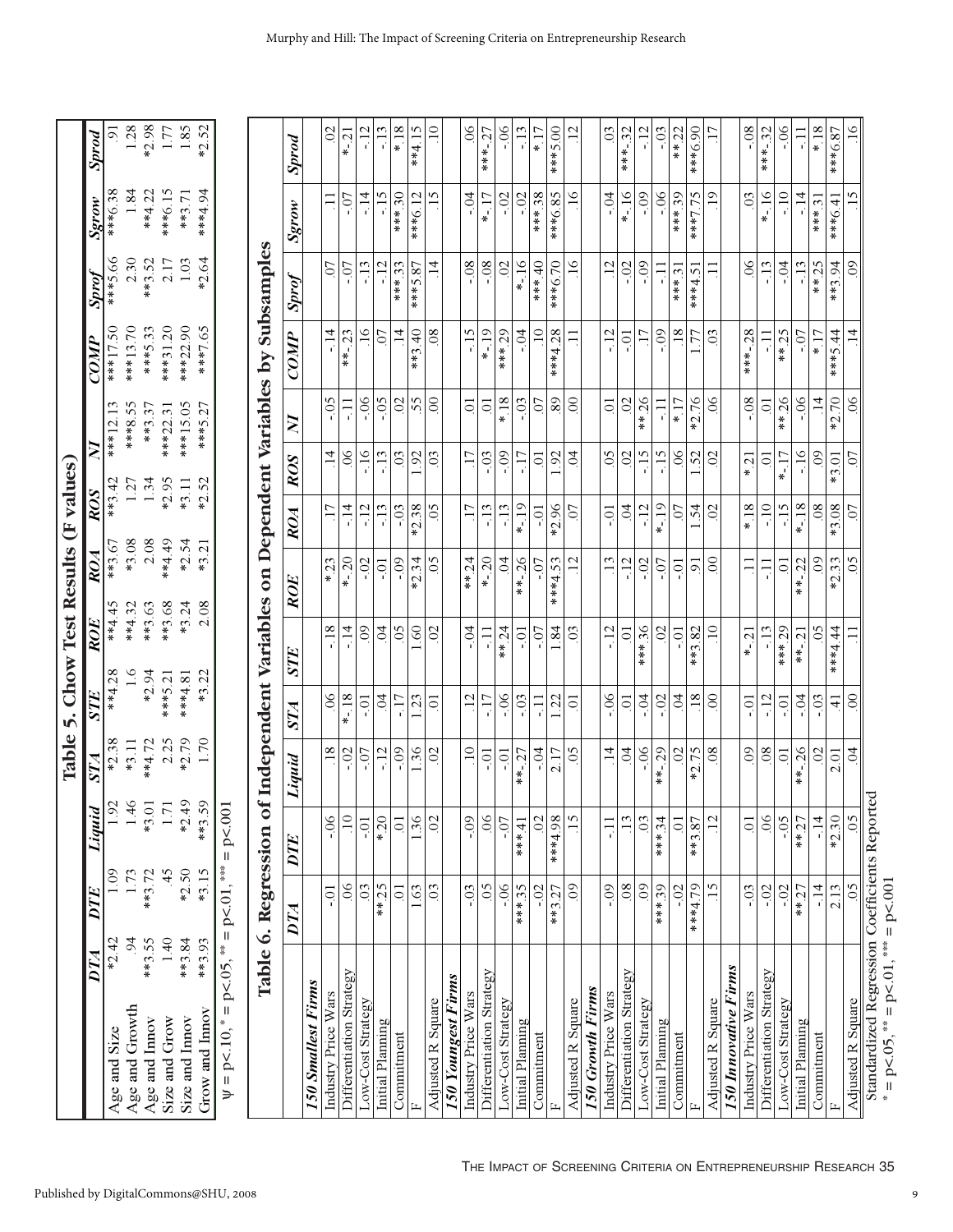opportunity for future research.

Previous authors have found differences between firms or individuals at opposite ends of the same criterion; for example,finding that growth-oriented firms are different than nongrowth-oriented firms.Less attention,however,has been paid to differences between screening criteria.This study directly addresses that issue by examining the effects of selecting samples based on age, size, growth, and innovation.A limited number of frequently used screening criteria were examined in this study. However, many different screening criteria are in use by entrepreneurship researchers (Vanderwerf and Brush 1989: Murphy 1996). Future research may benefit by considering other screening criteria.

The finding that screening criteria selection can influence

independent-dependent variable relationships is significant. Authors are probably less likely to specify the screening criterion used when the criterion itself is not a major focus of the paper. The result, as demonstrated in this study, is that seemingly parallel studies addressing the same issue can produce confusing results as a result of differences in screening criteria. Confusing results may, in turn, slow the rate of theory development in the field.

The implications to practitioners are also significant to the extent that they depend on clear interpretation and application of research findings. Prescriptions offered to practitioners by consultants may be less valid or even invalid if the characteristics of the study sample do not closely correspond to the characteristics of the client firm.

#### **References**

- Aldrich H. E.,A. L. Kalleberg, P.V. Marsden, and J.W. Cassell. 1989. In pursuit of evidence: Sampling procedures for locating new businesses. *Journal of Business Venturing* 4, 6: 367–386.
- Amason,A. C., R. C. Shrader, and G. H.Tompson. 2006. Newness and novelty: Relating top management team composition to new venture performance.*Journal of Business Venturing* 21, 1: 125–148.
- Atuahene-Gima, K., and H. Li. 2004. Strategic decision comprehensiveness and new product development outcomes in new technology ventures. *Academy of Management Journal* 47, 4: 583–597.
- Barringer, B. R., and F. F. Jones. 2004.Achieving rapid growth: Revisiting the managerial capacity problem:*Journal of Developmental Entrepreneurship* 9, 1: 73–86.
- Barringer, B. R., F. F. Jones, and P. S. Lewis. 1998.A qualitative study of the management practices of rapid-growth firms mitigate the managerial capacity problem.*Journal of Developmental Entrepreneurship* 3, 1: 97–110.
- Birley, S. 1986.The role of new firms: Births, deaths, and job generation. *Strategic Management Journal* 7, 4: 361–376.
- Brouthers, K. D., and G. Nakos. 2004. SME entry mode choice and performance:A transaction cost perspective. *Entrepreneurship, Theory and Practice* 28, 3: 229–247.
- Busenitz, L.W., J. O. Fiet, and D. D. Moesel. 2005. Signaling in venture capitalist-new venture team funding decisions: Does it indicate long-term venture outcomes? *Entrepreneurship, Theory and Practice* 29, 1: 1–12.
- Busenitz, L.W., and G. B. Murphy. 1996. New evidence in the pursuit of locating new businesses. *Journal of Business Venturing* 11, 3: 221–231.
- Bygrave,W. D. 1989.The entrepreneurship paradigm (I):A philosophical look at its research methodologies. *Entrepreneurship, Theory and Practice* 14, 1: 7–26.
- Chandler, G. N., and D.W. Lyon. 2001. Issues of research design and construct measurement in entrepreneurship research:The past decade. *Entrepreneurship, Theory and Practice* 25, 4: 101–113.
- Chandler, G. N., and E. Jansen. 1992.The founder's self-assessed competence and venture performance.*Journal of Business Venturing* 7, 3: 223–236.
- Chandler, G. N., B. Honig, and J.Wiklund. 2005.Antecedents, moderators, and performance consequences of membership changes in new venture teams.*Journal of Business Venturing* 20, 5: 705–725.
- Chen, M. J., and D. C. Hambrick. 1995. Speed, stealth, and selective attack: How small firms differ from large firms in competitive behavior. *Academy of Management Journal* 38, 2: 453–482.
- Chrisman, J. J., J. H. Chua, and R.A. Litz. 2004. Comparing the agency costs of family and non-family firms: Conceptual issues and exploratory evidence. *Entrepreneurship, Theory and Practice* 28, 4: 335–354.
- Cooper,A. C., and W. C. Dunkelberg. 1987. Entrepreneurial research: Old questions, new answers and methodological issues. *American Journal of Small Business* Winter 11, 3: 11–23.
- Delmar, F., and S. Shane. 2004. Legitimating first: Organizing activities and the survival of new ventures.*Journal of Business Venturing* 19, 3: 385–410.

36 NEW ENGLAND JOURNAL OF ENTREPRENEURSHIP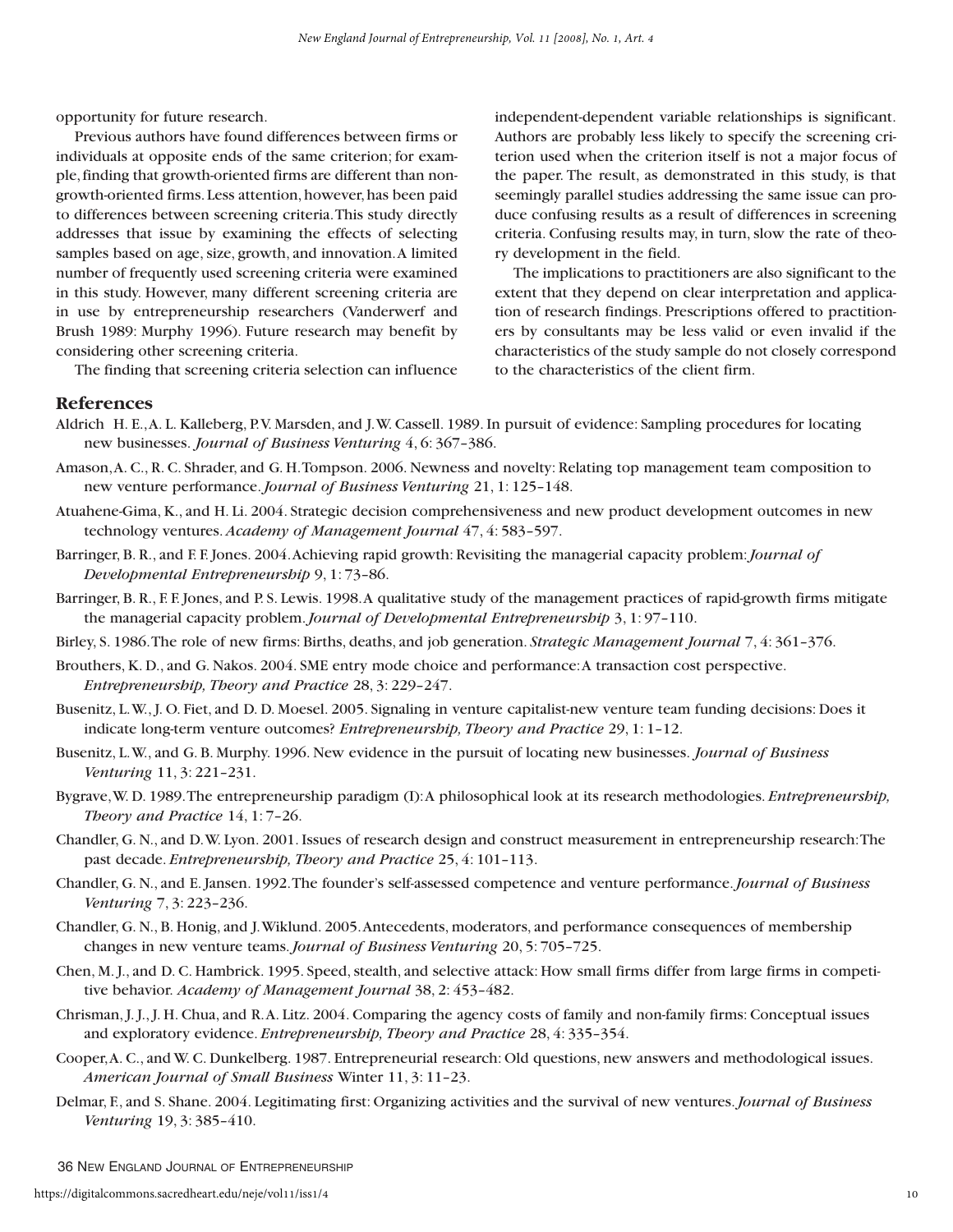Dillman, D.A. 1978. *Mail and telephone surveys:The total design method.* New York, NY:Wiley-Interscience.

- Drucker, P. F. 1998.The discipline of innovation. *Harvard Business Review* 76, 6: 149–157.
- Ebben, J. J., and A. C. Johnson. 2005. Efficiency, flexibility, or both? Evidence linking strategy to performance in small firms. *Strategic Management Journal* 26, 13: 1249–1259.
- Ensley, M. D., and A.W. Pearson. 2005.An exploratory comparison of the behavioral dynamics of top management teams in family and non-family new ventures: Cohesion, conflict, potency, and consensus. *Entrepreneurship, Theory and Practice* 29, 3: 267–284.
- Fischer, E.,A. R. Reuber, M. Hababou,W. Johnson, and S. Lee. 1997.The role of socially constructed temporal perspectives in the emergence of rapid growth firms. *Entrepreneurship, Theory and Practice* 22, 2: 13–30.
- Florin, J., M., Lubatkin, and W. Schulze. 2003.A social capital model of high-growth ventures. *Academy of Management Journal* 46, 3: 374–384.
- Ireland, R. D., C. R. Reutzel, and J.W.Webb. 2005. Entrepreneurship research in AMJ:What has been published, and what might the future hold. *Academy of Management Journal* 48, 4: 556–564.
- Jianwen, L., H.Welsch, and M. Stoica. 2003. Organizational absorptive capacity and responsiveness:An empirical investigation of growth-oriented SMEs. *Entrepreneurship, Theory and Practice* 28, 1: 63–85.
- Kalleberg,A. L., P.V. Marsden, H. E.Aldrich, and J.W. Cassell. 1990. Comparing organizational sampling frames. *Administrative Science Quarterly* 35, 4: 658–688.
- Kickul, J., N. Krueger, and S. Maxfield. 2005. Measurement issues in entrepreneurship studies.*New England Journal of Entrepreneurship* 8, 2: 5–7.
- Lawless, M.W., and P. C.Anderson. 1996. Generational technological change: Effects of innovation and logical rivalry on performance. *Academy of Management Journal* 39, 5: 1185–1217.
- Murphy, G. B. 1996.Toward an improved entrepreneurial performance construct:The effects of variable selection, sample source, and screening criterion. *Dissertation*. University of Houston.
- Murphy, G. B. 2002.The effects of organizational sampling frame selection.*Journal of Business Venturing* 17, 3: 237–252.
- Murphy, G. B., J.W. Trailer, and R. C. Hill. 1996. Measuring performance in entrepreneurship research. *Journal of Business Research* 36, 1: 15–23.
- Porter, L.W., and F.J. Smith. 1970. The etiology of organizational commitment. Unpublished paper, University of California at Irvine.
- Randolph,W.A., H. J. Sapienza, and M.A.Watson. 1991.Technology-structure fit and performance in small businesses:An examination of moderating effects of organizational states. *Entrepreneurship, Theory and Practice* 16, 1: 27–41.
- Reuber,A. R., and E. Fischer. 2005.The company you keep: How young firms in different competitive contexts signal reputation through their customers. *Entrepreneurship, Theory and Practice* 29, 1: 57–78.
- Sandberg,W. R., and C.W. Hofer. 1987. Improving new venture performance:The role of strategy, industry structure, and the entrepreneur.*Journal of Business Venturing* 2, 1: 5–28.
- Shrader, R. C. 2001. Collaboration and performance in foreign markets:The case of young high-technology manufacturing firms. *Academy of Management Journal* 44, 1: 45–60.
- Sexton D. L., N. B. Upton, L. E. Wacholtz, and P. P. McDougall. 1997. Learning needs of growth oriented entrepreneurs. *Journal of Business Venturing* 12, 1: 1–8.
- Slevin, D. P., and J. G. Covin. 1997.Time, growth, complexity, and transitions: Entrepreneurial challenges for the future. *Entrepreneurship, Theory and Practice* 22, 2: 53–68.
- Vanderwerf, P.A., and C. G. Brush. 1989.Achieving empirical progress in an undefined field. *Entrepreneurship, Theory & Practice* 14, 2: 45–58.
- Welbourne,T. M., and L.A. Cyr. 1999.The human resource executive effect in initial public offering firms. *Academy of Management Journal* 42, 6: 616–629.
- Zahra, S.A., R. D. Ireland, and M.A. Hitt. 2000. International expansion by new venture firms: International diversity, mode of market entry, technological learning, and performance. *Academy of Management Journal* 43, 5: 925–950.